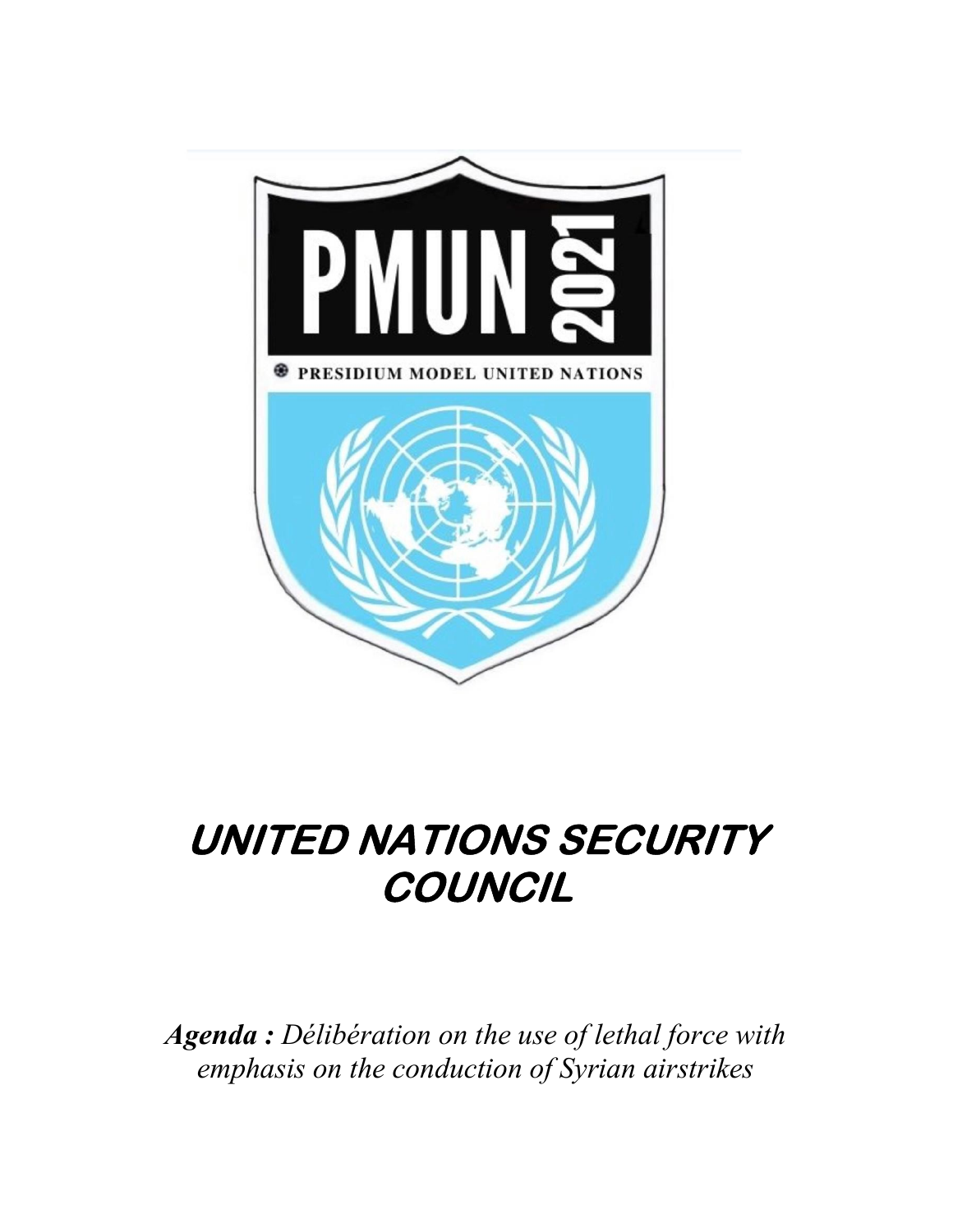# Message from the Executive Board

Honourable Member State Representatives,

### Greetings,

It gives the Secretariat and the Executive Board an immense pleasure to be welcoming you to the simulation of UNSC at PMUN 2021. In this edition of PMUN, the UNSC is going to discuss on the agenda "*Délibération on the use* of lethal force with emphasis on the conduction of Syrian airstrikes". While this agenda may sound like diplomatic jargon, it has taken a whole new in light in recent times.

We believe that taking part in this conference will broaden your horizons, whilst keeping you up to date with current events around the world. We are hoping for an amazing committee with active delegates, fruitful debate, and resolutions which embody the potential to have a positive impact on the world and fully address pertinent issues if implemented. In order for the committee work to be an unforgettable experience a crucial requirement is to be wellacquainted with the rules of procedure and respect diplomatic courtesy.

Please note that this background guide will act as a comprehensive introductory information material for the delegates and is only the starting point of your research. We advise you to undertake much more detailed research so that you are aware of the committee's proceedings, and are able to gain an edge over other co delegates. At no point in time can any statement in this background guide be used as substantial evidence in committee, although you can very well use it to frame your arguments in a structured manner. Also understand that we as the Executive Board will remain to be the mere facilitators of debate, so we expect you to use this background guide as a starter to your research and give direction to the committee with fruitful debate.

If you have any inquiries or concerns, do not hesitate to Contact us!

We look forward to two days of deliberations, and possibly solutions, to the question at hand.

Best Regards,

President: Shayer Majumdar

Vice President: Aaditya Das

Substantive Director : Shantanu Aggarwal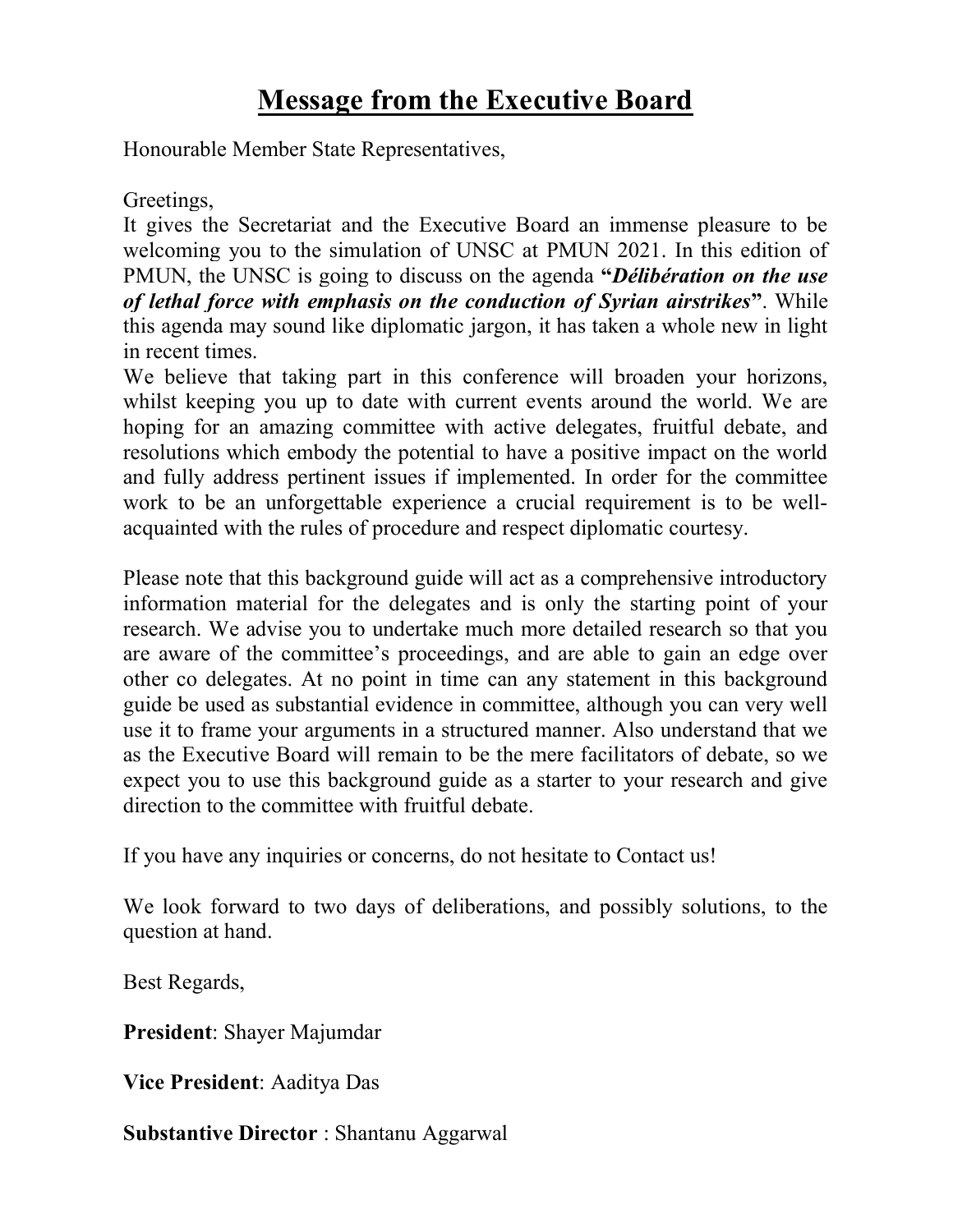## Introduction

The current conflict in Syria is one the most dynamic and complex items on the United Nations Security Council's (UNSC) agenda. It poses a serious threat to regional stability, represents a massive and growing humanitarian crisis, and has proved to be an extremely divisive issue within the Council itself. What began as an example of a peaceful protest in the middle of March 2011, has grown into a full-fledged conflict spreading across the region, costing more than 100,000 lives, forcing over 2 million Syrians to flee their country, and displacing another 4.25 million within Syria itself. Numerous organized fighting forces from Lebanon, Iraq, and Iran have also entered the conflict, further spreading the consequences and complicating the dynamics of this constantly evolving crisis.

The UN plays a crucial role in any conflict threatening international peace and security; thus it is vital to present an overview of the UN's involvement within the crisis thus far – with a particular focus on the SC. Whenever SC Member States address a failed state situation of spiraling violence like Syria, they often divide and conceptualize it in terms of its political, security, and humanitarian factors. In order to facilitate this type of thinking, this topic will also be divided into political, security, and humanitarian sections, beginning with an understanding of the international framework and role of the UN system. The dynamic nature of the Syrian conflict should also be at the forefront of delegates 'minds as they delve into this topic. While the situation as it is presented below is accurate and up-to-date at the time of writing, it is also constantly changing. Delegates should approach the following topic simply as a primer to be followed up rigorously with current and evolving information.

In international law, the legal regimes governing the use of force against persons are found in IHL and in human rights law.In IHL, the rules and principles regarding the use of force can primarily be found in the 1907 Hague Regulations, the Additional Protocols to the Geneva Conventions and customary IHL. In international human rights law, the legal regime governing the use of force against individuals is mainly derived from the right to life, which is protected in every general human rights treaty and under customary law.

In terms of their scope of application, IHL is limited to situations of armed conflicts, while human rights law applies in peacetime and also in situations of armed conflict.In order to be covered by IHL, the use of force must take place in an armed conflict situation and must have a nexus with the armed conflict. Moreover, as stated by the International Criminal Tribunal for the former Yugoslavia (ICTY) in the Tadić decision, IHL applies "in the whole territory of the warring States or, in the case of internal armed conflicts, the whole territory under the control of a party, whether or not actual combat takes place there." Finally, IHL rules bind equally States and non-State armed groups.

## International Regulations

The rules of international law on the use of force are relatively easy to state, though they may be difficult to apply in practice. The rules are to be found in the Charter and in customary international law. The Charter contains, among the Principles of the United Nations, a prohibition of the threat or use of force (Article2, paragraph 4). The Charter refers to two not unrelated circumstances in which the prohibition does not apply. First, forcible measures may be taken or authorised by the Security Council, acting under Chapter VII of the Charter. Second, force may be used in the exercise of the right of individual or collective self-defence, as recognised in Article 51 of the Charter. A further possible exception that has been suggested, is the use of force to avert an overwhelming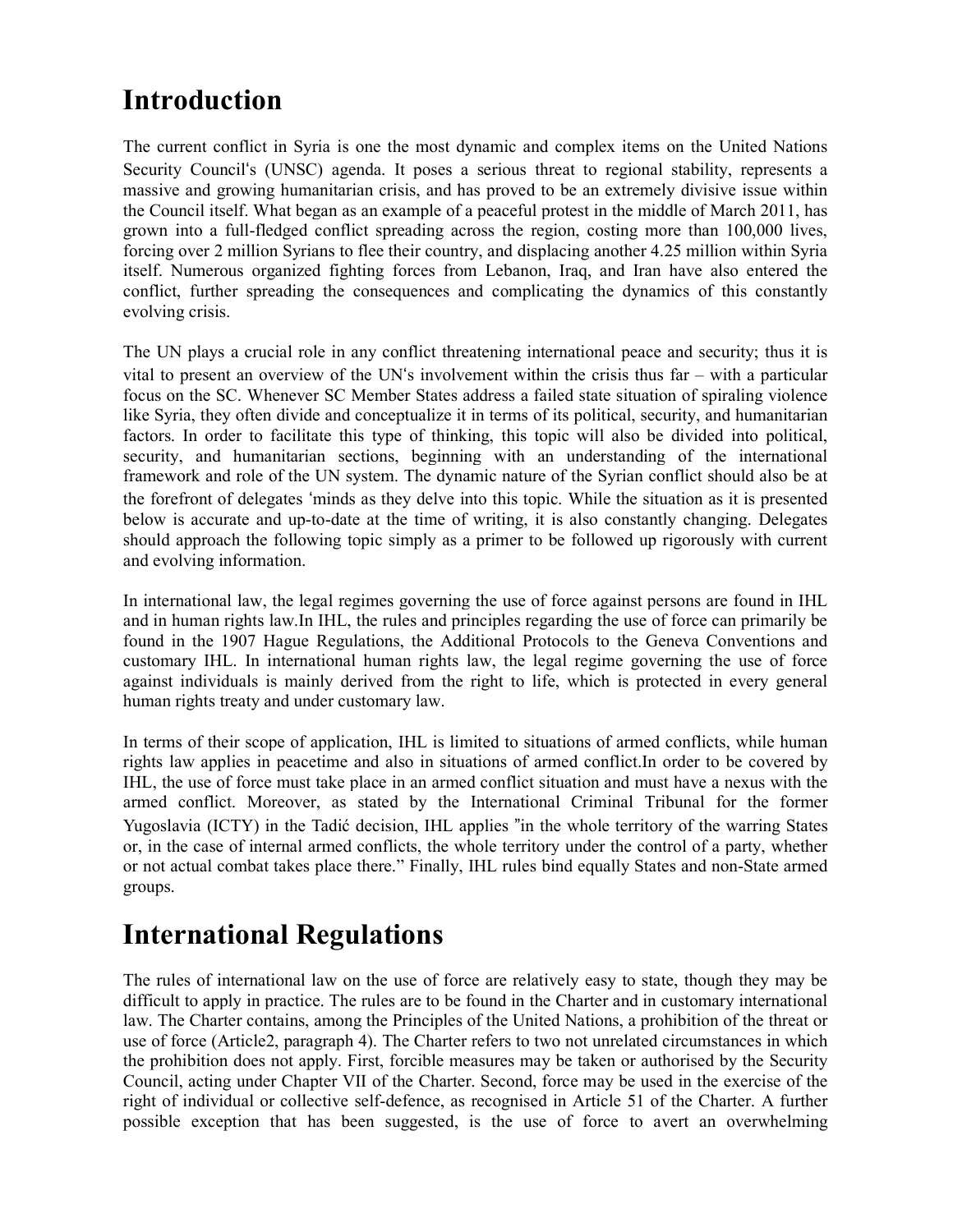humanitarian catastrophe (referred to as 'humanitarian intervention'). This is not mentioned in the Charter, and so must be found, if at all, in customary international law. Force used at the request or with the consent, duly given, of the government of the territorial State does not give rise to an issue under the jus ad bellum. The use of force in retaliation (punishment, revenge or reprisals) is illegal. Such terms are best avoided, even in political rhetoric.

 A more important question is whether there are significant shortcomings in the traditional body of rules on the use of force by States. Is the law as it is, the law as it ought to be? Are existing rules adequate to meet current threats, especially from non-State actors and weapons of mass destruction?

The General Assembly of the United Nations, at the level of Heads of State and Government, responded to this question in its 2005 World Summit Outcome document. The Heads of State and Government reaffirmed:

> "that the relevant provisions of the Charter are sufficient to address the full range of threats to international peace and security. We further reaffirm the authority of the Security Council to mandate coercive action to maintain and restore international peace and security. We stress the importance of acting in accordance with the purposes and principles of the Charter".

Article 51 recognizes the inherent right of self-defence under customary international law. It is sometimes suggested that the right of self-defence as recognized in the Charter is too restrictive for the modern age. Suggestions of this kind tend to overlook, or downplay, the potential role of the Security Council in authorizing States to use force preventively to avert terrorist threats.

Three main questions arise in connection with self-defence against terrorist attacks. Does the right of self-defence apply at all in response to attacks by non- State actors, including transnational terrorist groups? Is there a right of 'anticipatory 'self-defence? And, if these questions are answered in the affirmative, how does the requirement of imminence apply in relation to attacks by terrorists or withweapons of mass destruction? (As can be seen in the case of the use of Chemical Weapons in Syria)

### The Use of Chemical Weapons

The issue of chemical weapons use in Syria has been at the forefront of the international community's concerns, and the UN has been involved in investigating these allegations. In late March 2013 accusations began to circulate that chemical weapons had been used in Syria. Responding to the initial accusations on 20 March 2013 that it used chemical weapons against its own people, the Syrian government requested that the Secretary-General investigate the use of chemical weapons by opposition forces in the Kafr Da'il region of the Aleppo governorate. But as the UN chemical weapons investigation team was trying to gain access to the country in April 2013, a time when fellow Member States began to claim they had evidence of their use by the Assad regime, the Syrian government denied the UN access to the region. It was not until August 2013 that the investigation team was finally able to begin their investigations. Soon after being granted access into Syria, however, there was another reported attack on 21 August 2013. This second instance produced weeks of political posturing and threats of international military response. In the end, however, the SC unanimously adopted a Security Council resolution 2118 (2013), which setin motion a process of verification and destruction of Syria's chemical weapons stockpiles. The SC also asked the Secretary-General (SG) to consult with the Organization for the Prohibition of Chemical Weapons (OPCW) and make recommendations on how the UN should be involved in the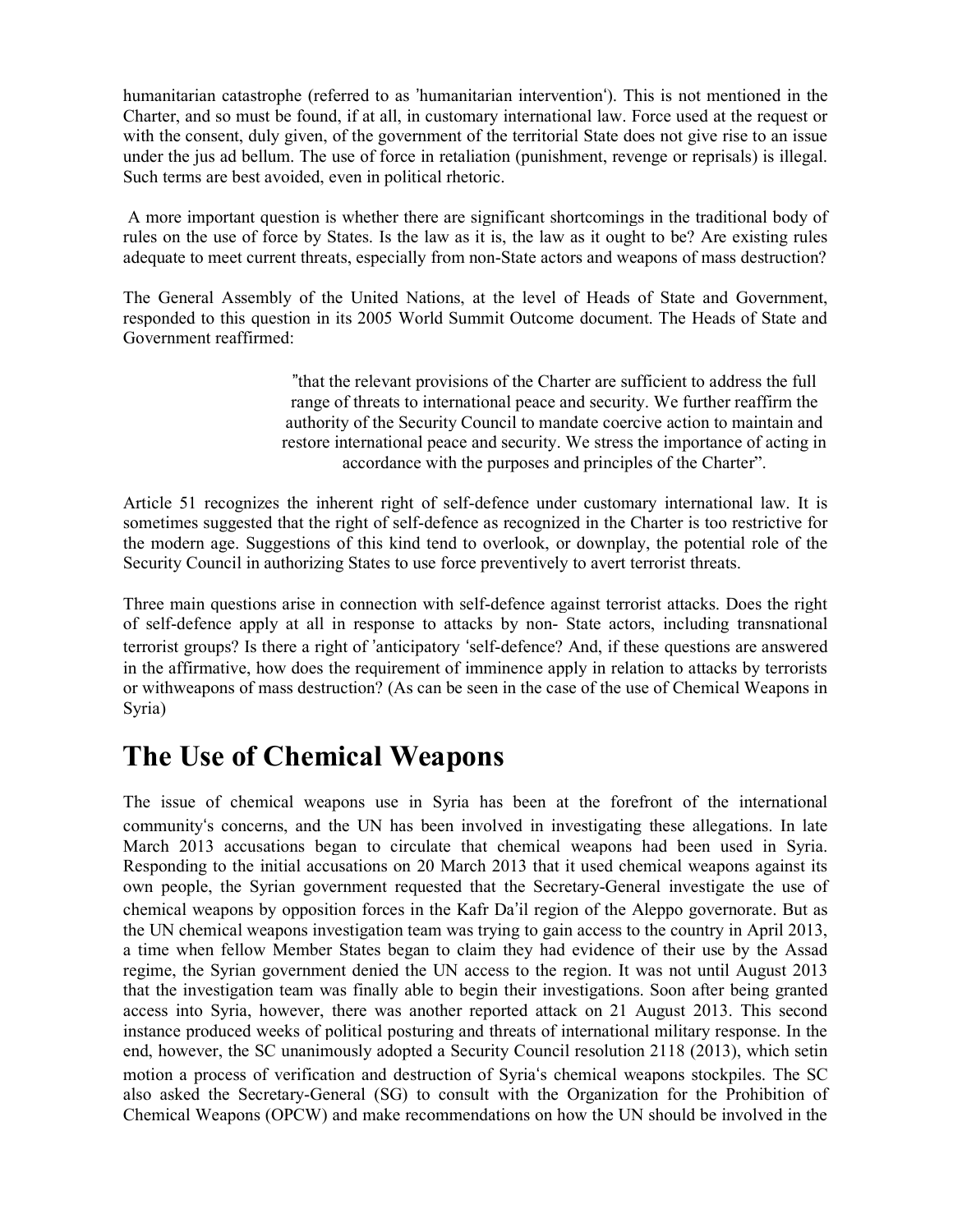process of destroying Syria's chemical weapons. In response, the SG submitted a three-phased plan that would create a joint UN-OPCW mission to Syria to identify and eliminate chemical weapons stockpiles. The SC promptly adopted the plan.

### **Timeline**

#### August 2013

Hundreds of civilian suffocate and exhibit the symptoms of nerve agent poisoning. United Nations investigators conclude victims were exposed to sarin gas. US President Obama seeks military action, however lacks support from lawmakers.

#### September 2013

UN Security Council orders Syria to destroy its chemical weapons stockpile, following an agreement reached between the US and Russia.

#### October 2013

Syria signs the Chemical Weapons Convention, prohibiting it from creating or using chemical weapons.

#### June 2014

The Organization for the Prohibition of Chemical Weapons (OPCW) says the chemical weapons possessed by the Syrian government have been removed, however the Syrian opposition maintains the government's stock was not fully accounted for.

#### September 2014

A US-led coalition launches 14 airstrikes against ISIL targets in Syria.

#### August 2015

UN Security Council authorizes probe into reports of chemical weapon use in Syria, as government forces reportedly use chlorine gas in opposition-held areas.

#### August 2016

The UN and OPCW conclude Syrian military helicopters dropped chlorine gas on rebel-held territories in Syria. The join panel also concludes ISIL used mustard gas against a town north of Aleppo.

#### February 2017

Russia and China veto UNSC resolution to sanction the Syrian government for its alleged use of chemical weapons. China's ambassador called the draft resolution an example of "Western hypocrisy".

#### April 6, 2017

Trump orders a Tomahawk cruise missile attack on Syria's Shayrat Air Base in response to the chemical weapon attack on civilians. Syria denies using chemical weapons.

#### June 18, 2017

The US downs Syrian fighter jet close to Raqqa after alleging it targeted the US-backed Syrian Democratic Forces with bombs.

July 7, 2017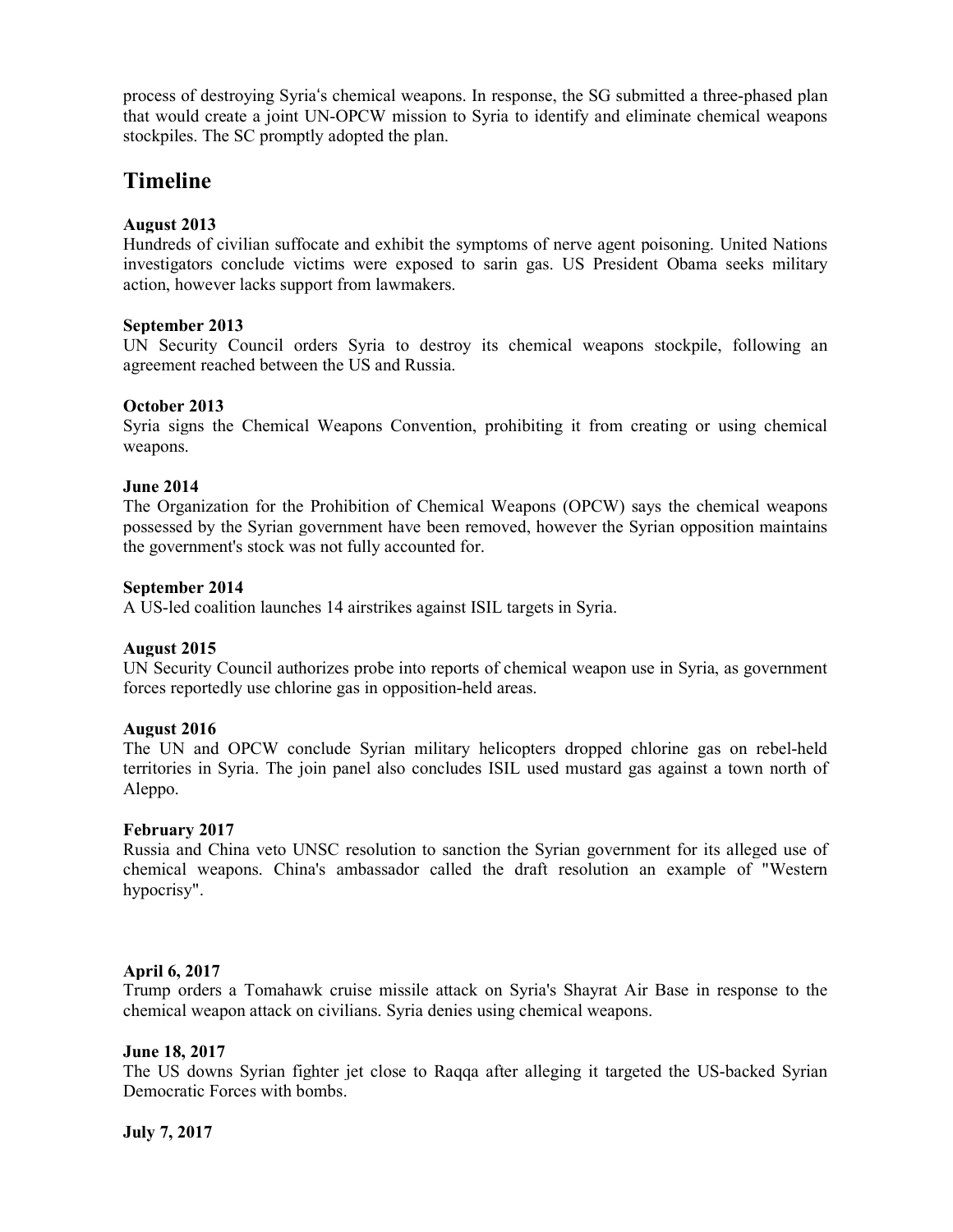US President Trump and Russian President Putin reach an agreement on curbing violence in southwest Syria during their meeting at the G20 in Hamburg, Germany. The ceasefire took effect in the de-escalation zone from 12 p.m. Damascus time on July 9.

#### December 2017

Russian President Putin visits Syria, says Russian forces have completed their mission in the country against ISIL.

#### Feb. 24, 2018

UNSC adopts resolution demanding 30-day ceasefire in Syria to allow for humanitarian aid to reach those trapped in eastern Ghouta by heavy fighting between the Syrian government and rebel forces.

#### April 7, 2018

Syrian activists, rescuers and medics say a poison gas attack on the rebel-held town of Douma has killed dozens of people. The Syrian government and Russia reject the allegations, saying the purported evidence of a chemical weapons attack was fabricated.

#### April 9, 2018

Trump says he will decide on a US response to the Douma attack within 48 hours.

#### April 10, 2018

Syria says it has invited the OPCW to send a fact-finding mission into the country, as government forces across Syria go on high alert in anticipation of a possible US strike.

#### April 13, 2018

US President Donald Trump orders precision strikes on Syria in response to the alleged gas attack six days ago. The action involves countries including the UK and France.

#### March 1, 2019

The OPCW Fact-Finding Mission released a final report concluding that a toxic chemical, likely chlorine, was used as weapon on April 7, 2018 in Douma, Syria. The OPCW had issued an interim report on the incident in July 2018.

#### July 9, 2020

At the 94th Session of the Executive Council of the OPCW, the council passed EC-94/DEC.2"Addressing the Possession and Use of Chemical Weapons by the Syrian Arab Republic." The decision was in response to the 8 April 2020 Investigation and Identification Team (IIT) report. It gave Syria 90 days to declare any chemical weapons and CW facilities - in particular, those related to the March 2017 CW attacks - and resolve all outstanding issues regarding its initial declaration of its chemical weapons stockpile and program.

#### April 20-22, 2021

At the second session of the 25th Conference of the States Parties to the Chemical Weapons Convention, the member states passed a decision that suspended Syria's rights and privileges under the Convention. This means that, until Syria completes the measures laid out in EC-94/DEC.2, Syria is not able to vote or hold any office in the Conference or Executive Council.

### The Air Strikes

At the time they occurred, most international legal scholars considered the strikes to be unlawful on two bases. First, they were not a lawful humanitarian intervention. While there is an ongoing debate as to whether the doctrine of jus ad bellum contains an exception for humanitarian interventions, the